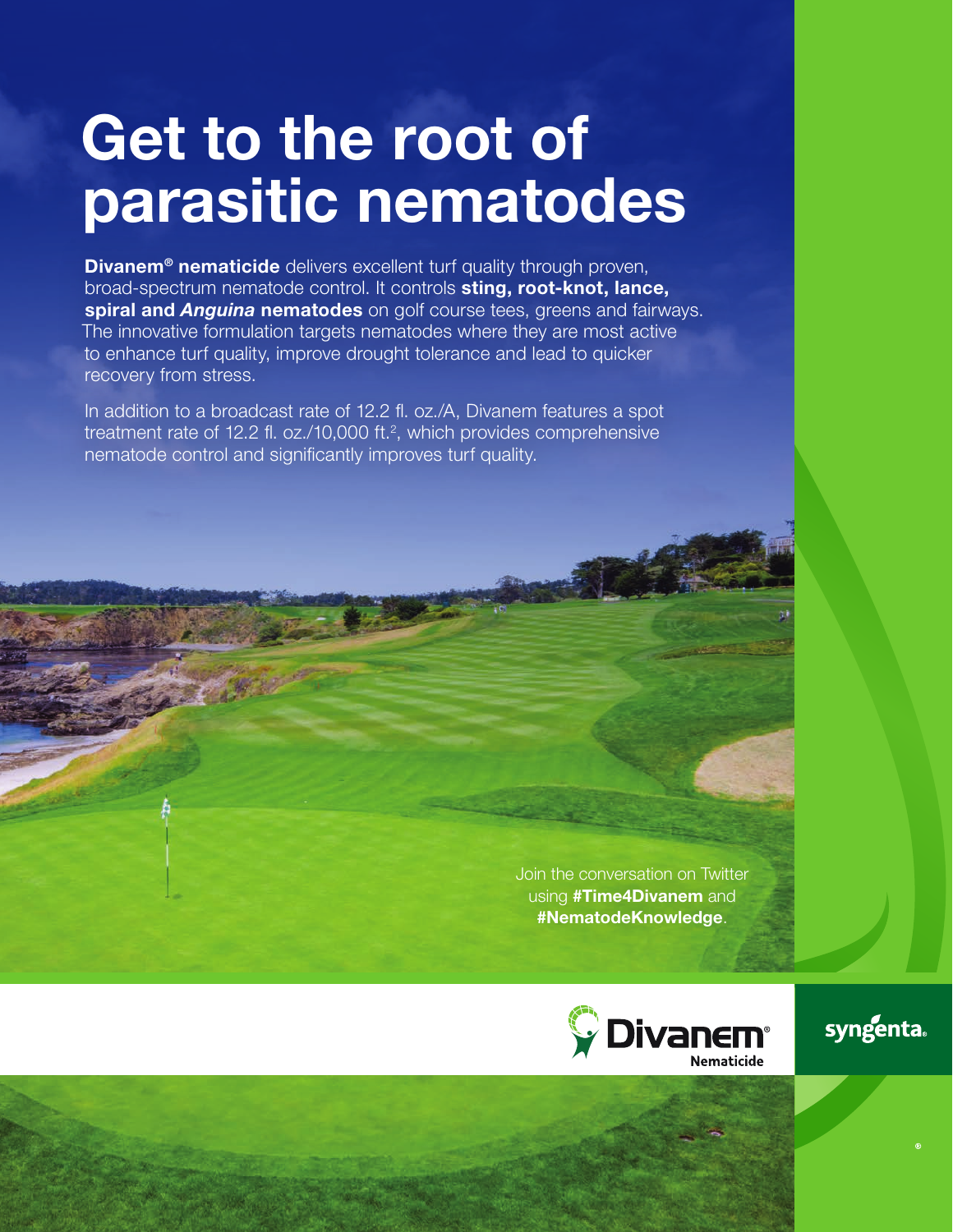#### Proven performance

Divanem delivers broad-spectrum control of the most damaging nematode species – sting, root-knot, lance, spiral and *Anguina*. Divanem provides durable, stress-tolerant turf, enhances root growth and stays where you need it most. To learn more about nematodes, including a list of local labs or extension services for testing soil samples, please visit GreenCastOnline.com/NematodeKnowledge



Trial held on 'Tifeagle' Bermudagrass Greens at the Fort Lauderdale Country Club in Plantation, Florida. Nematodes present included sting, lance and root-knot.

Treatment applied four times on a 28-day interval (June 26, July 27, Aug. 21 and Sept. 30, 2016). Photos taken Sept. 27, 2016.

Young, 2016.



See the plots from this trial by scanning this QR code with your smartphone camera.

#### Application recommendations

- Divanem features flexible, low use rates to better meet the needs of your course:
- Broadcast rate: 12.2 fl. oz./A
- Spot treatment rate<sup>1</sup>: 12.2 fl. oz./10,000 ft.<sup>2</sup>
	- Provides a rapid turf response for comprehensive nematode control
	- Significantly improves turf quality
	- Delivers more active ingredient to the root zone
	- Suppresses lance and spiral nematodes, which can increase with repeat applications of Indemnify® nematicide<sup>2</sup>

Turf should be wet prior to application, and a soil surfactant should be tank-mixed with Divanem. For best results, applications should be made during mornings when light levels are low and dew is present. If no dew is present, a short irrigation cycle should be run to moisten turf prior to application.

#### Watering in

**Option 1:** Irrigate with 0.25 inches of water within one hour after application.

**Option 2: Irrigate with 0.125 inches of** water within one hour after application and another 0.125 inches of water within 24 hours.

- No special equipment needed for application.
- Active ingredient stays in the critical top 3 inches of soil.
- No course closures are required during or after application. Re-entry is permitted after the spray has dried.
- Safe for use on greens, tees and fairways.
- Designed to move quickly into the soil for effective control at the source.
- The spot treatment rate is an excellent curative option for a faster turf response.

1 *The Divanem supplemental label must be in the possession of the user at the time of spot treatment.*  <sup>2</sup>*Indemnify is not currently labeled to control spiral or lance nematodes.*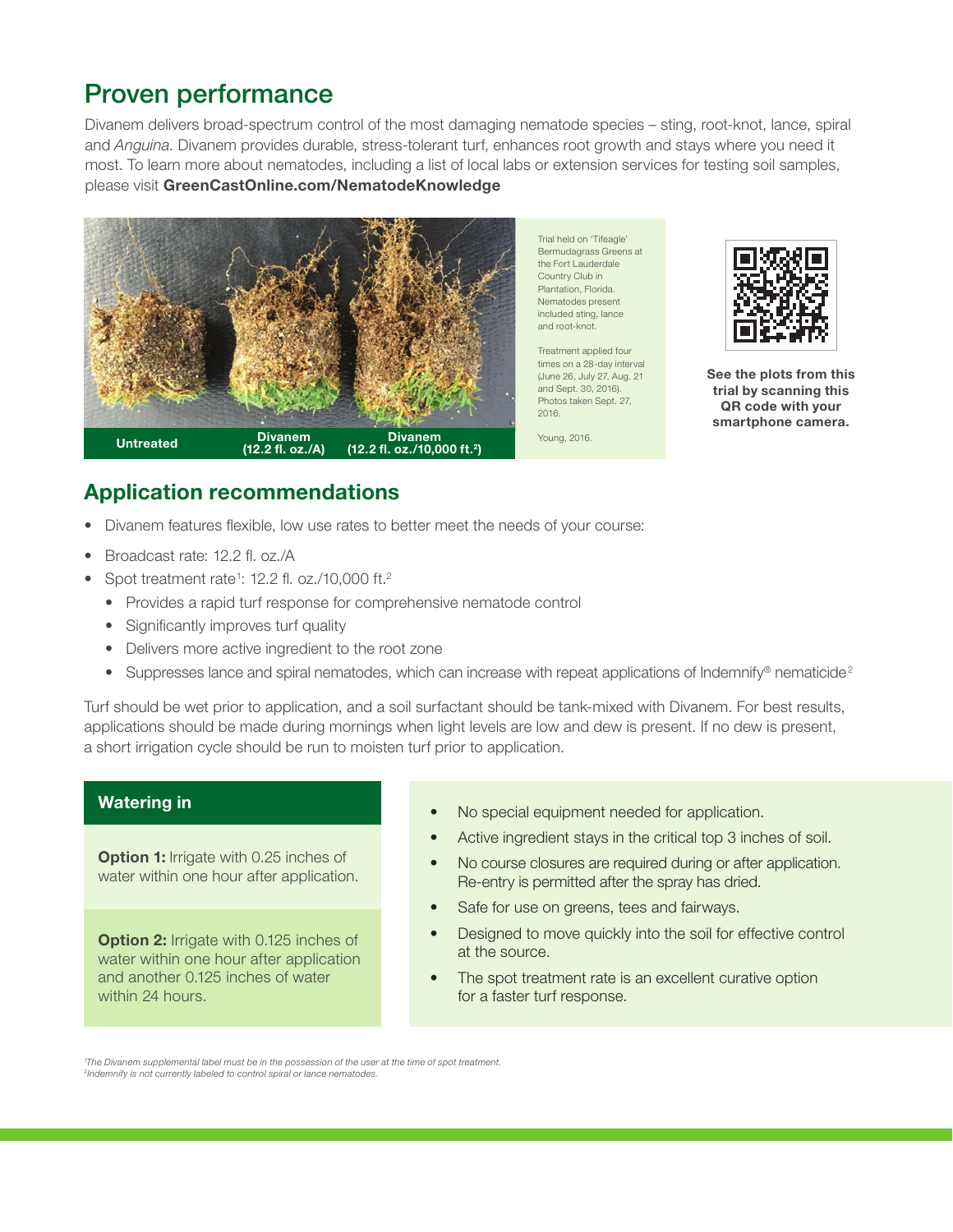#### Quicker recovery from stress

Divanem protects roots from nematode damage so root system quality and mass can increase drastically. Deeper, denser roots allow for healthier, stronger turf that maintains the highest quality above and below ground, allowing quicker recovery from stress, including aerification.



Treatments applied four times on 14-day intervals beginning Aug. 4, 2016. Divanem tank-mixed with a soil surfactant and watered-in immediately with 0.25 inches of irrigation. Aerification performed on Sept. 20, 2016 with 5/8-inch hollow tines on 2x2-inch centers. Young, 2016.

### Faster enhancements to turf quality

The Divanem spot treatment rate provides more concentrated nematode control near turf roots and plant tissue, resulting in improved turf quality and rapid, broad-spectrum nematode control, including *Anguina* species.



A Syngenta program with Divanem (left) applied at the spot treatment rate of 12.2 fl. oz./10,000 ft.<sup>2</sup>, versus the check (right) on Feb. 1, 2018 on *Anguina* nematode populations. Mark M. Mahady & Associates, 2018.

#### Enhanced drought tolerance

Divanem moves into the soil where nematodes are most active, providing enhanced drought tolerance compared to untreated turf.

Nematode-damaged roots not only absorb less water, but are also more susceptible to disease. When combined with Heritage® Action™ fungicide, Divanem can further improve turf quality, turf density, root growth and quality, while providing enhanced biotic and abiotic stress tolerance.





## syngenta.